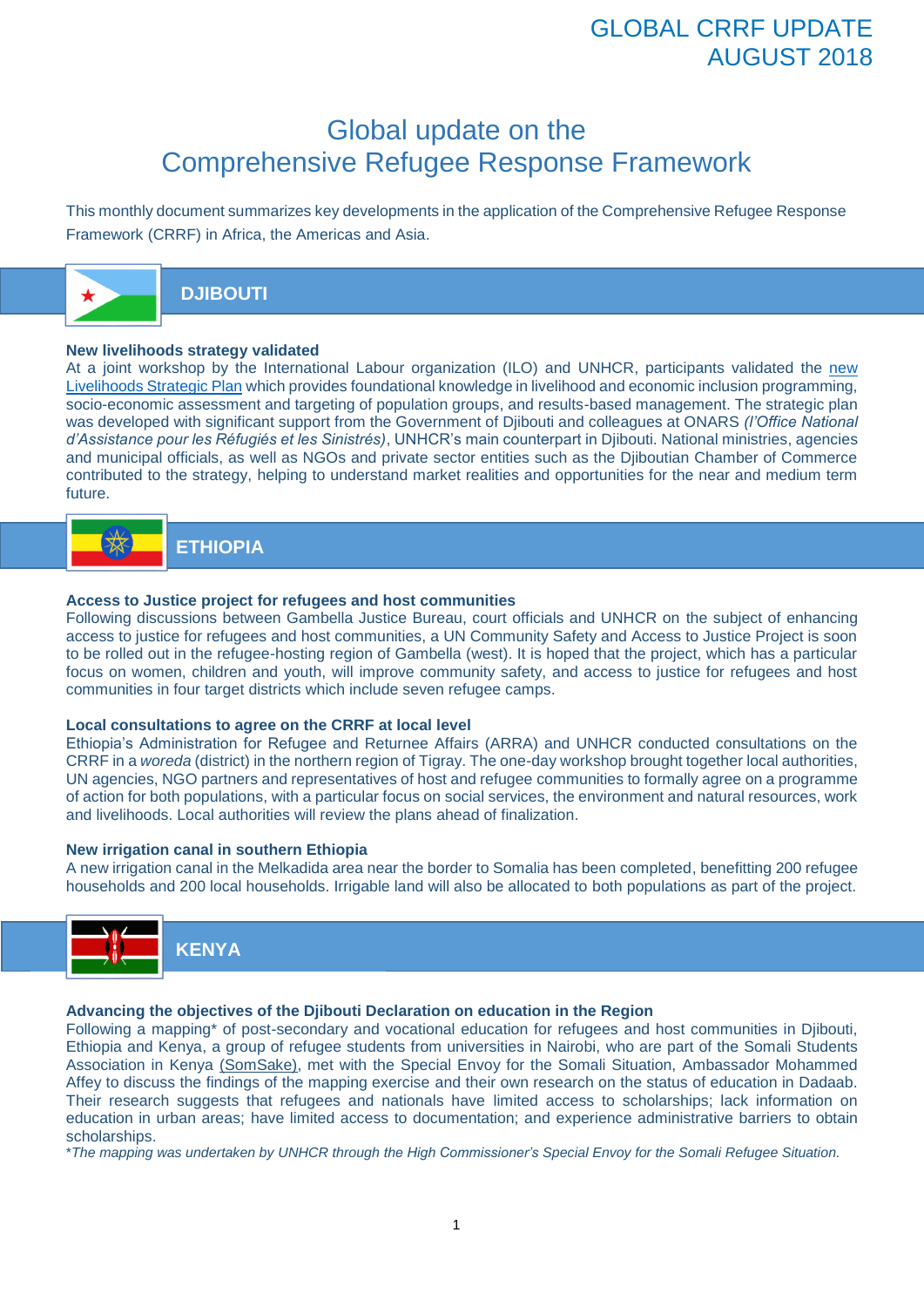#### **RWANDA**

#### **Distribution of refugee ID cards**

The Ministry of Disaster Management and Refugees (MIDIMAR) and UNHCR, jointly with other national entities including the Directorate General of Immigration and Emigration, and the National Identification Authority, co-hosted an official launch event in Kigali for the issuance of national refugee ID cards to over 1,000 Congolese refugees and 2,760 refugees from Burundi and the Democratic Republic of Congo. Refugee ID cards enhance their freedom of movement and disburden the opening of bank accounts. The distribution marks the start of the implementation of the [pledge made by the Government of Rwanda](https://refugeesmigrants.un.org/sites/default/files/public_summary_document_refugee_summit_final_11-11-2016.pdf) at the 2016 Leaders' Summit on Refugees to issue cards to all refugees living in Rwanda.



**UGANDA** 

**Ministry of Gender, Labour and Social Development to lead on livelihoods plans for refugees and their hosts** Following the July decision by the CRRF Secretariat to prioritise jobs and livelihoods in the application of comprehensive responses, the Ministry of Gender, Labour and Social Development convened the first multistakeholder meeting to initiate a livelihood plan for refugees and host communities. Line ministries, departments and agencies, and development and humanitarian partners took part in the initial discussions.

#### **Launch of Uganda Refugee Response Portal**

A new version of the [Uganda Refugee Response Portal](https://ugandarefugees.org/en/country/uga) has been released, which complements the [Global CRRF](http://www.globalcrrf.org/)  [Portal.](http://www.globalcrrf.org/) Uganda's portal contains data from partners, a needs assessment registry, and mapping of partners by area of focus and geographical location.



**Somalia situation, including IGAD regional response**

#### **Establishing new partnerships to improve livelihood opportunities for returnees and IDPs**

The Food and Agriculture Organization (FAO) has hold two "Trainer of Trainers" events in fisheries skills in the regions of Bossaso and Puntland. Meanwhile, UNHCR-Somalia is working with the Ministry of Fisheries to support 50 youth and women to develop their fishing skills. In Mogadishu, UNHCR is also working with the HANO Academy, a social business enterprise for youth and women's marketable, short-term vocational training.



## **ZAMBIA**

#### **National consultations on the MYMP inform the CRRF roadmap**

In line with UNHCR Zambia's efforts to develop its multi-year, multi-partner protection and solutions strategy (MYMPPSS), a two-day national consultation with up to 100 stakeholders brought together line ministries, district authorities from the three main refugee hosting districts in the country, UN agencies, NGOs, faith-based organizations, the private sector, donors, academia and refugees. The consultations served to agree upon priority areas of intervention and will also inform the development of the CRRF roadmap.

#### **UN Resident Coordinator, UNDP and UNHCR assess services for refugees and their hosts**

With ongoing inter-agency efforts to address the Congolese emergency response in Nchelenge District (Luapula Province in the North), the Resident Coordinator, the UN Development Programme's Country director and UNHCR's team in Kawambwa visited Mantapala Settlement to assess progress in the provision of social services for refugees and host communities, and the construction of infrastructure in the new integrated settlement. As the situation in the North of the country stabilizes and emergency partners begin to hand their programmes over to the Government, development partners such as UNDP are seeking ways to continue development interventions in the areas of connectivity, mobility and access to energy.